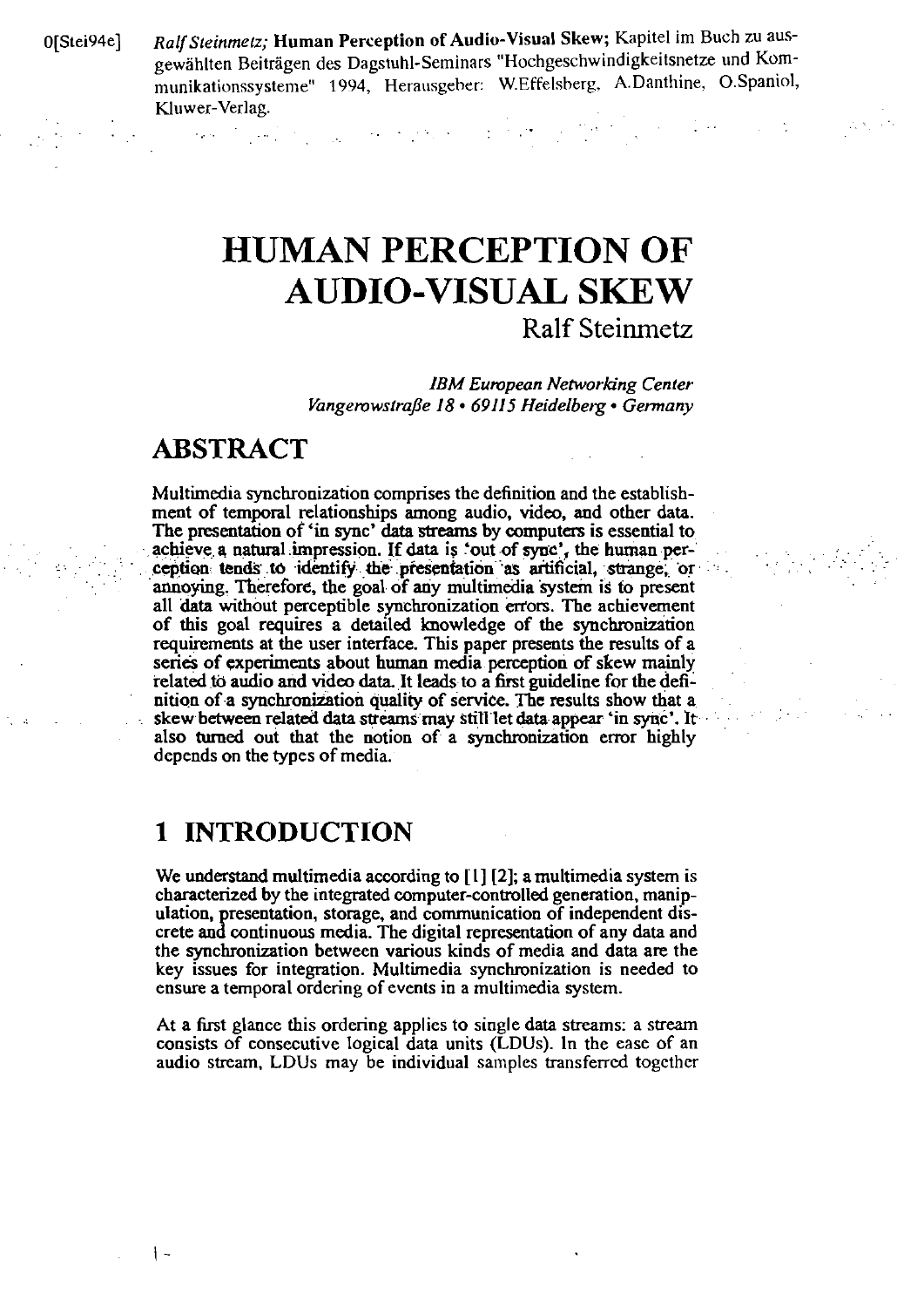from a source to one or more sinks. **A** video LDU typically corresponds to a single video frame and consecutive LDUs have to be presented at the sink with the same temporal relationship as they were captured at the source leading to intrastream synchronization.

The temporal ordering also applies to related data streams. The most ofte **I** discussed relationship is the simultaneous playback of audio and video with 'lip synchronization'. Both kinds of media must be 'in sync', otherwise the viewer would not be satisfied with the presentation. In general an interstream synchronization involves relationships between all kind of media including pointers, graphics/images, animation, text, audio, and video. In the following, 'synchronization' always means interstream synchronization.

For delivering multimedia data correctly at the user interface, synchronization is essential. Unlike other notions of correctness, it is not possi-<br>ble to provide an objective measurement for synchronization. As human perception varies from person to person, only heuristic criteria can determine whether a stream presentation is correct or not. This paper presents ow results of some extensive experiments related to human perception of synchronization between different media.

To reach the goal of an error-free data delivery, audia, video, and other data are often multiplexed (i.e. physically combined in one data unit) and, hence, synchronized at the source and demultiplexed just before presentation at the sink. Multiplexing is not always possible and wanted, e.g.. because multimedia **data** needs to go tbrough different routes in a computing system. The separate handling of previously related data leads to time lags between the media streams. These lags have to be adjusted at the sink for 'in sync' presentation.

Some work on how to implement multimedia synchronization was done in related projects [3] [4] **[5]** [6] [7] **[8].** Work has also been devoted to define synchronization requirements [9] [10] [11] [12] [13]. It is often reported that audio can bc played up to 120 ms ahead of video and in the reverse Situation video can be displayed 240 ms ahead of audio. Both temporal skews will sometimes be noticed, but can easily be tolerated without any inconvenience by the user [14]. Some authors report a skew of  $+/-16$  ms  $[15]$  or no skew at all to be acceptable.

Implementing our own synchronization mechanisms, we were unable to draw the nght conclusions from these reports - their Statements were contradictory. There was a lack of an in-depth analysis of synchroniza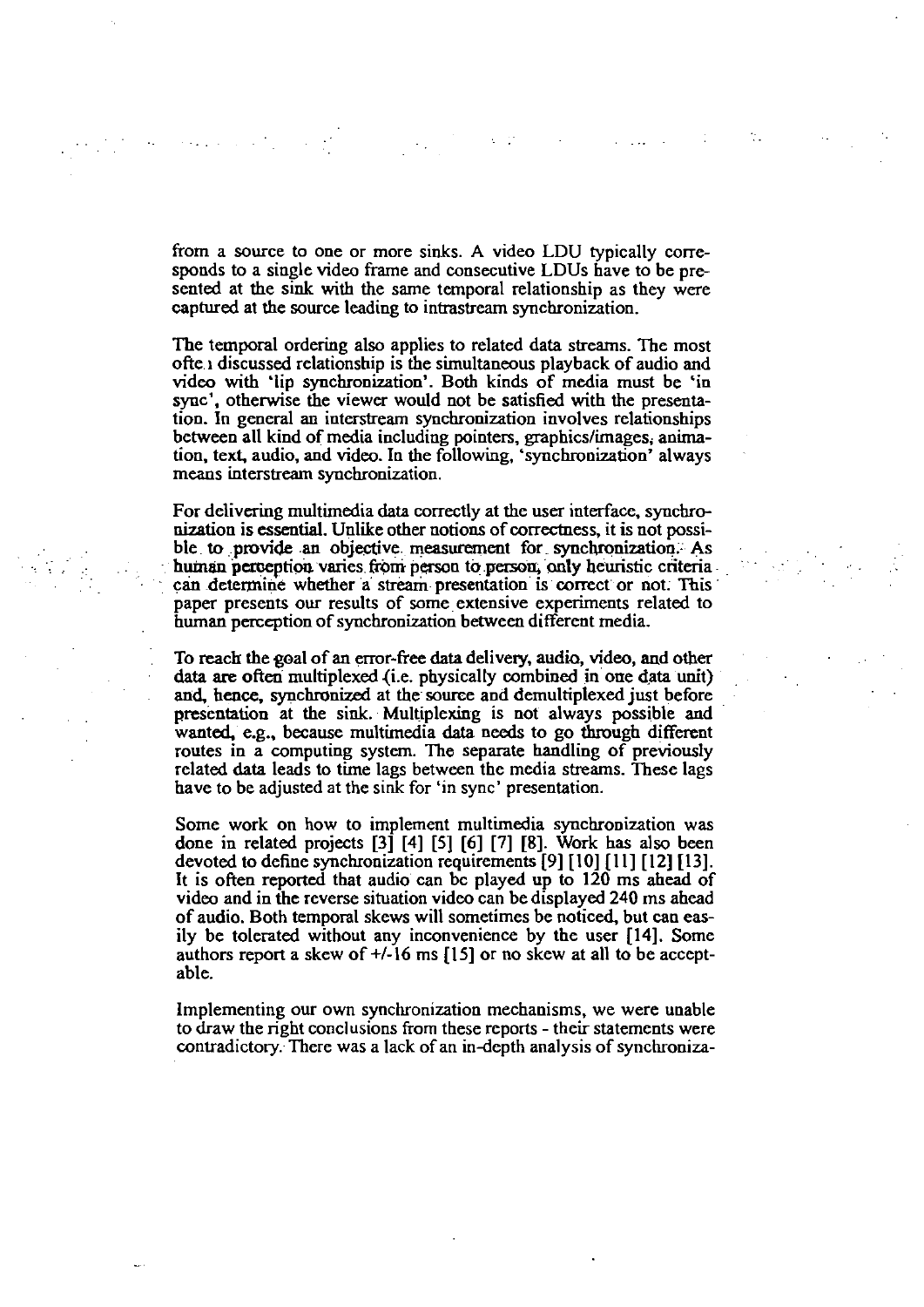tion between the various kind of media and, in particular, for lip synchronization. We decided to conduct our own study and to explore these fundamental issues to obtain results that allow us to quantify the quality of service requirements for multimedia synchronization.

The remainder of this text **is** organized into six sections. Section **2** outlines the main results of lip synchronization experiments. the notion of the 'quality of synchronization' is elaborated in Section 3. Section **4**  describes the test strategy, how the results were achieved including influencing factors. Remaining types of media synchronization are discussed in Section **5.** Section **6** provides a comprehensive overview of all types of media skew in terms of the required quality of service parameters.

# 2. **EXPERIMENTAL SET-UP**

'Lip synchronization' denotes the temporal relationship between an audio and a video stream where speakers are shown while they say something. The time difference between related audio and video LDUs is known **as** the 'skew'. Streams which **are** perfectly 'in sync' have no skew, i.e., 0 ms. We conducted experiments and measured which skews were perceived as 'out of sync' for audio and video data. In our experiments, users often mentioned that something is wrong with the synchronization, but this did not disturb their feeling for the quality of the presentation. Therefore, we additionally evaluated the tolerance of the users by asking if the data out of sink affects the quality of the presentation.

In several discussions with experts working with audio and video, we noticed that most of the personal experiences were derived from very specific situations. **As** an immediate consequence we have been confronted with a wide range and tolerance levels up to 240 ms. A comparison and a general usage of tbese values is doubtful because the environments from which they resulted were incomparable. In some cases we encountered the 'head view' displayed in front of some single color background on a high resolution professional monitor. In another set-up a 'body view' was displayed in a video window at a resolution of **240\*256** pixels in the rniddle of some dancing people. In order to get the rnost accurate and stringent affordable skew tolerance levels. we selected a speaker in a TV news environment as a 'talking head' (sec Figure **2).** In this scenario, the viewer is not disturbed by background information. The User is attracted by the gestures, eyes, and lip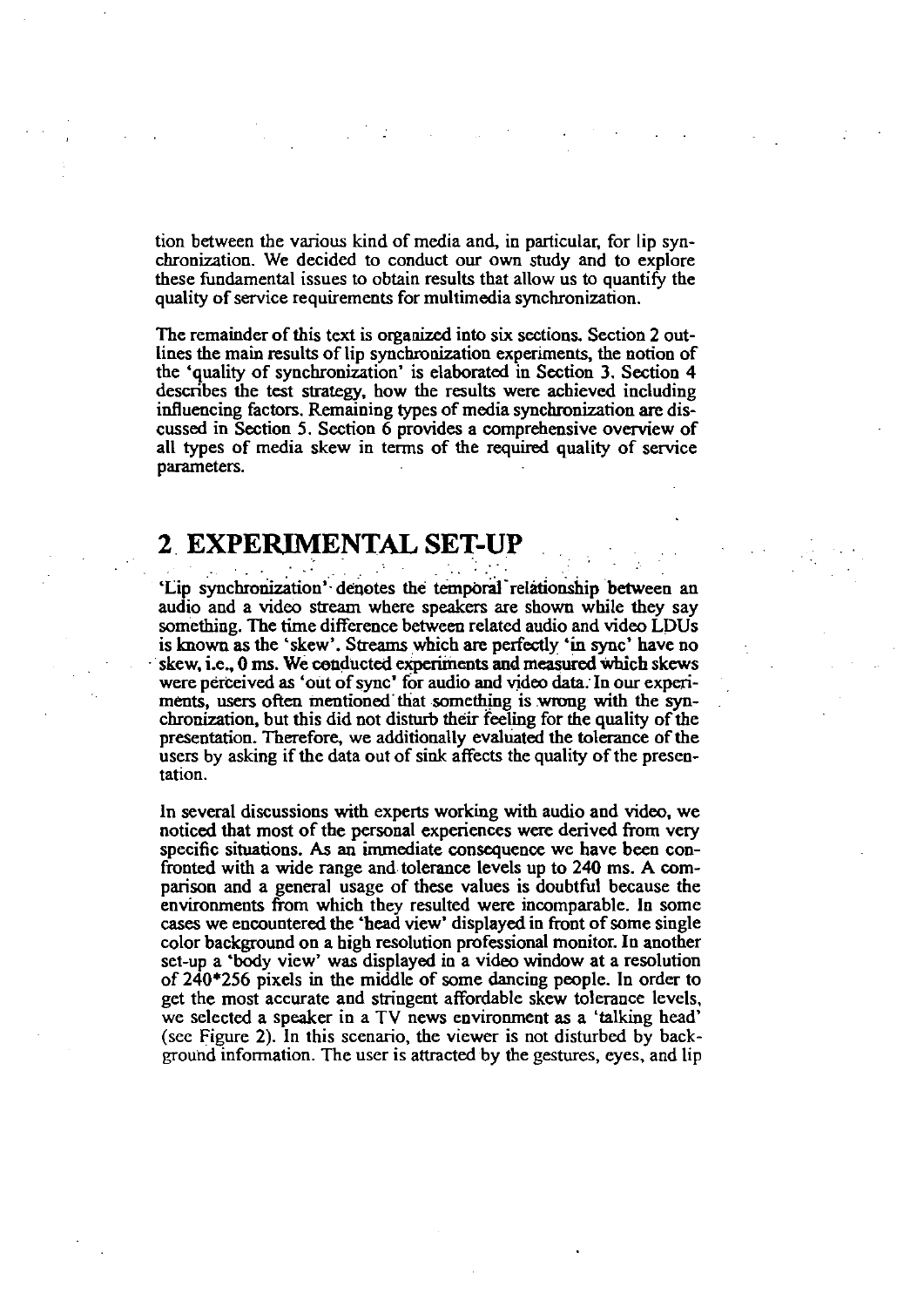movement of the speaker. We selected a speaker who makes use of gestures and articulates very accurately.

We recorded the presentation and then played it back in our experiments with artificially introduced skew that was adjusted according to the frame rate, i.e., n times **40** ms (derived frorn the European TV standard) which was introduced by professional video editing equipment. We conducted some experiments with a higher resolution time scale by cutting the material with the help of a computer where it was possible to introduce a smaller delay in the audio stream. It tumed out that there was no need for any test with higher granularity than **40** ms.



**Figure 1 Left: Head View, Middle: Shoulder View, Right: Body View<sup>1</sup>** 

We expected a relationship between the detectable skew and the actual size of the head displayed at the monitor. As shown in Figure 1 we selccted **three** different views of the speaker. At the very close 'head view' the head completely 611s the screen, the 'shoulder view' shows the head **as** well **as** the shoulders while the third 'body view' captures the whole person sitting in a room.

Lip synchronization usually applies to speech as an acoustic signal related to its visual representation of the speaker. We expand this notion to cover the correlation bctween noise and its visual appearance. e.g., clapping. For the latter, our experiments included a person working with a hammer and some nails. The most exhaustive study, however, was performed in the news environment.

Figure  $2<sup>2</sup>$  provides an overview of the main results. The vertical axis denotes the relative amount of **test** candidates who detected a synchronization emor. regardless of being able to determine if audio was before or after the video. As one might expect, if the skew is relatively small

 $c_{\rm L}$ 

**<sup>1.</sup> This is jusi an outline of the diiTerent views. the quality of the original clips is TV-Like.** 

**<sup>2..</sup>ln all figures. negative skew denotes 'video ahead of audio'. while positive skew rneans 'video being behind audio'.**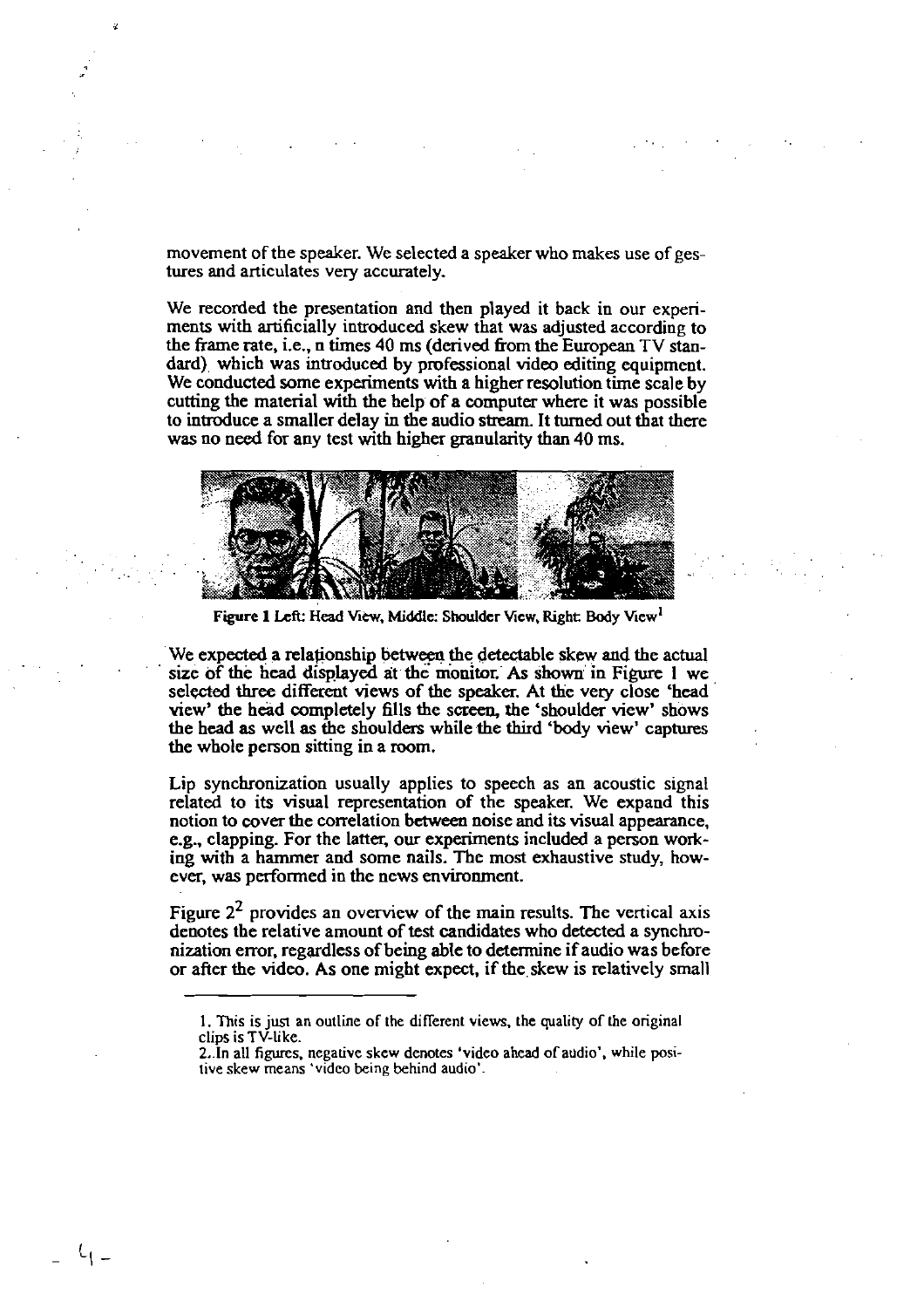most of the people did not notice it; large skews becarne obvious. However. our initial assumption was that the **three** cwes related to the different views would be very different However as shown in Figure 2 this is not the ease.





Figure 3 shows these curves in detail. A careful analysis provides us with information regarding the asymmetry, some periodic ripples and minor differences between the various views.

The left side of the figure relates to negative skew values, where video is ahead of audio. In our daily life, we experience this situation whenever we talk to some distant located person. All three curves are, in general, flat in this region. Since we are not accustorned to hearing speech ahead of the related visual impression, the right side of the curves **tums** out to be steeper.

The 'body view' curve is broader than the 'head view' curve, at the 'head view' a small skew was easier to notice. This **was** more difficult in the 'body view'. The 'head view' is also more asymmetric than the 'body view'. Basically. the fiuther away we are situated, the less noticeable the error is.

At a fairly high skew, the curves show some periodic ripples. This is more obvious in the case of audio being ahead of video. It means that some people had difficulties in identifying the synchronization error even with fairly high skew values. A careful analysis of this phenomenon lad **to** the following explanation; At the relative minima, the speech signal was closely related to the movement of the lips which tends to be quasi periodic. Errors were easy to notice at the start, at the end, at the borders of pauses, and whenever changing drastically the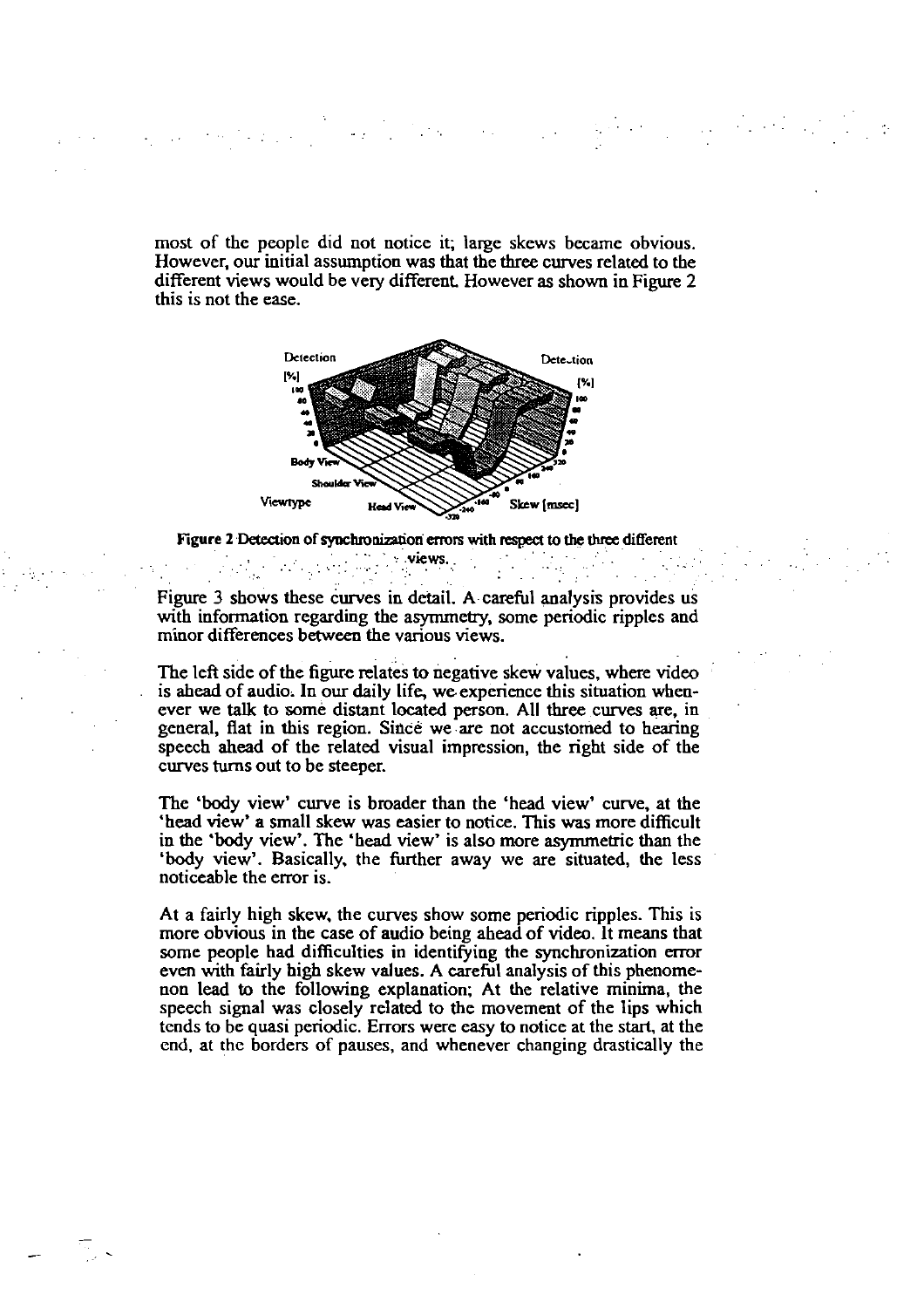mood (e.g., from an explanation style to a sudden aggressive comment). Errors were more difficult to notice in the middle of sentences. A subsequent test containing video clips with skews according to these minima (without pauses and not showing thc Start, the end, and changes of mood) caused problems in identifying if there was indeed a synchronization error.



Figure 3 Areas related to the detection of synchronization errors

The main results of about 100 test participants are captured in the different **areas** of Figure 3:

- The 'in sync' area Spans a skew of between -80 **ms** (audio after video) and +80 ms (audio ahead of video). In this zone most of the Users did not detect the synchronization error. Very few mention that if there is **an** error it does affect their notion of quality video. Additionally, we had some results where test candidates mentioned that the perfect 'in sync' clip (skew  $= 0$ ms) is 'out of sync'. Therefore, we introduced a range of uncertainty in the graph which captures these types of inconsistencies. We came to realize that lip synchronization tolerates the above mentioned skew, this result applies to any type of lip synchronization.
- The 'out of sync' areas span beyond a skew of -160 ms and +I60 ms. Nearly everybody detected these errors and was dissatisfied with the clips. Data delivered with such a skew is in general not acceptable. Additionally, often a distraction occurred; the viewerAistener became more attracted by this 'out of sync' effect than by the content itself.
- In the 'transient' area where *audio* **is** *aliead of video.* the closer

 $\left( - \right)$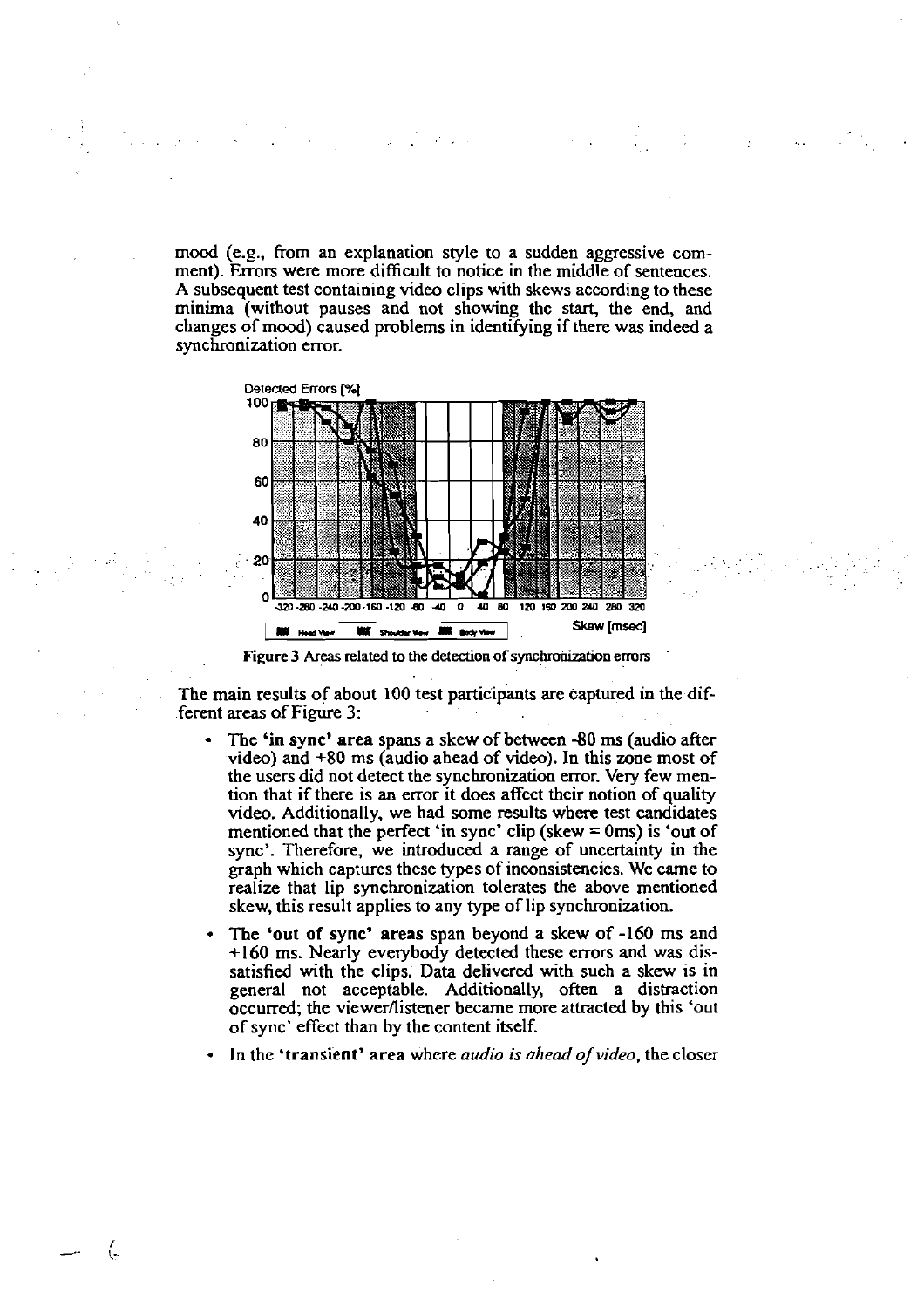the speaker is, the easier errors are detected and reported as disturbing. The Same applies to the overall resolution; the better the resolution is. the more obvious the lip synchronization errors became.

- A second 'transient' area where **video** ir ahead of **audio** is characterized by a similar hehavior as the other trarisient **area** as long as the skew values are near the in sync area. The closer the speaker is, the more obvious the skew is. Apart from this effect we noticed that video ahead of audio can easier be tolerated than the vice versa.

This asymmetry is very plausible: In a conversation where two people are located 20 m apart, the visual impression will always be about 60 ms ahead of the acoustics due to the faster light propagation compared **to** the acoustic wave 'propagation. We are just more **used** to this situation than to the previous one.

Concerning the different areas, we got similar results with the noise and video experiment (hammer with nails) although the transient areas are more narrow. In this experiment. the type of view had a negligeable infiuence. The presentaiion of some violinist **in** a **coacert** and a choir did not show more stringent skew demands than the speaker being syn-<br>chronized.

:

A comparison between sets of experiments ran in English and German showed no difference. There might be, however, a problem inherent with the test candidates: as Germans are used to watch synchronized films and movies, they could be less sensitive to synchronization errors than. e.g. Americans. However some minor experiments with Englisb, Spanish, Italian, French and Swedish presented always by native speakers to native speakers venfied that the specific language has almost no influence on the results.

We did not find any variation between groups of participants with different habits regarding the amount of TV and films usually watched.

#### **3 QUALITY OF SKEW VALUES**

 $\rightarrow$ 

Figure 3 outlines the perception of synchronization errors. More important than just to notice the error is the effect of such an 'out of sync' video clip on the human perception. If in an extreme case all peo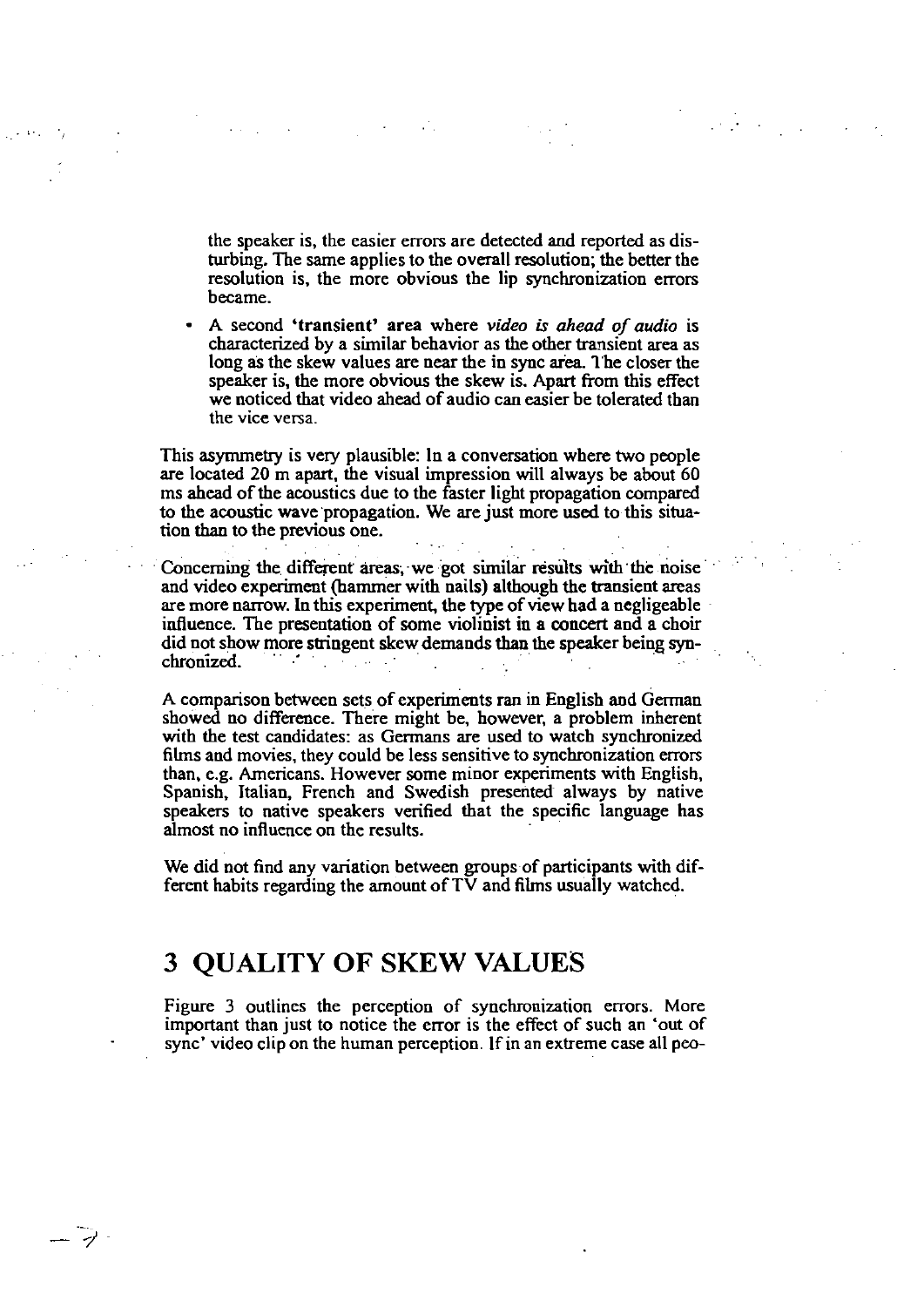ple tend to like audio data **to** be, e.g., 40 **ms** ahead of video, we should take it into account. Therefore the test candidates were asked to qualify a detected synchronization error in terms of being acceptable, indifferent, or annoying. From these answers we derived the 'level of annoyance' which quantifies the quality of synchronization.

 $\mathcal{Q}$ 

Figure 4 shows by which degree a skew was believed to be acceptable or intolerable. We used the 'taking head' experiment and depict here the 'shoulder view' as it is a compromise between the 'head' and the 'body view'.



Figure 4 Level of annoyance at shoulder view

The dark grey areas relate to all test candidates who would accept to listen to and watch video with this synchronization error. In a small follow-on experiment we selected a few test candidates who would tolerate such a skew and presented them a whole movie with this synchronization error. We chose a skew of **-160** ms (video ahead of audio). They did not complain and very soon concentrated on the content instead of being attracted by looking for some synchronization problem. Tbe curve at the bottom of the dark grey **area** shows an obvious asymmetry which occurs due to the more natural acceptance of visual perception being ahead of related acoustic impression.

The light grey **area** relates to all people who really dislike this skew and were distracted by it. It also contains the asymmetry discussed above. During the evaluation phase of this study on synchronization, we introduced a skew of **+80** rns and **-80** ms into two whole movies. These movies were shown to a few candidates who mentioned that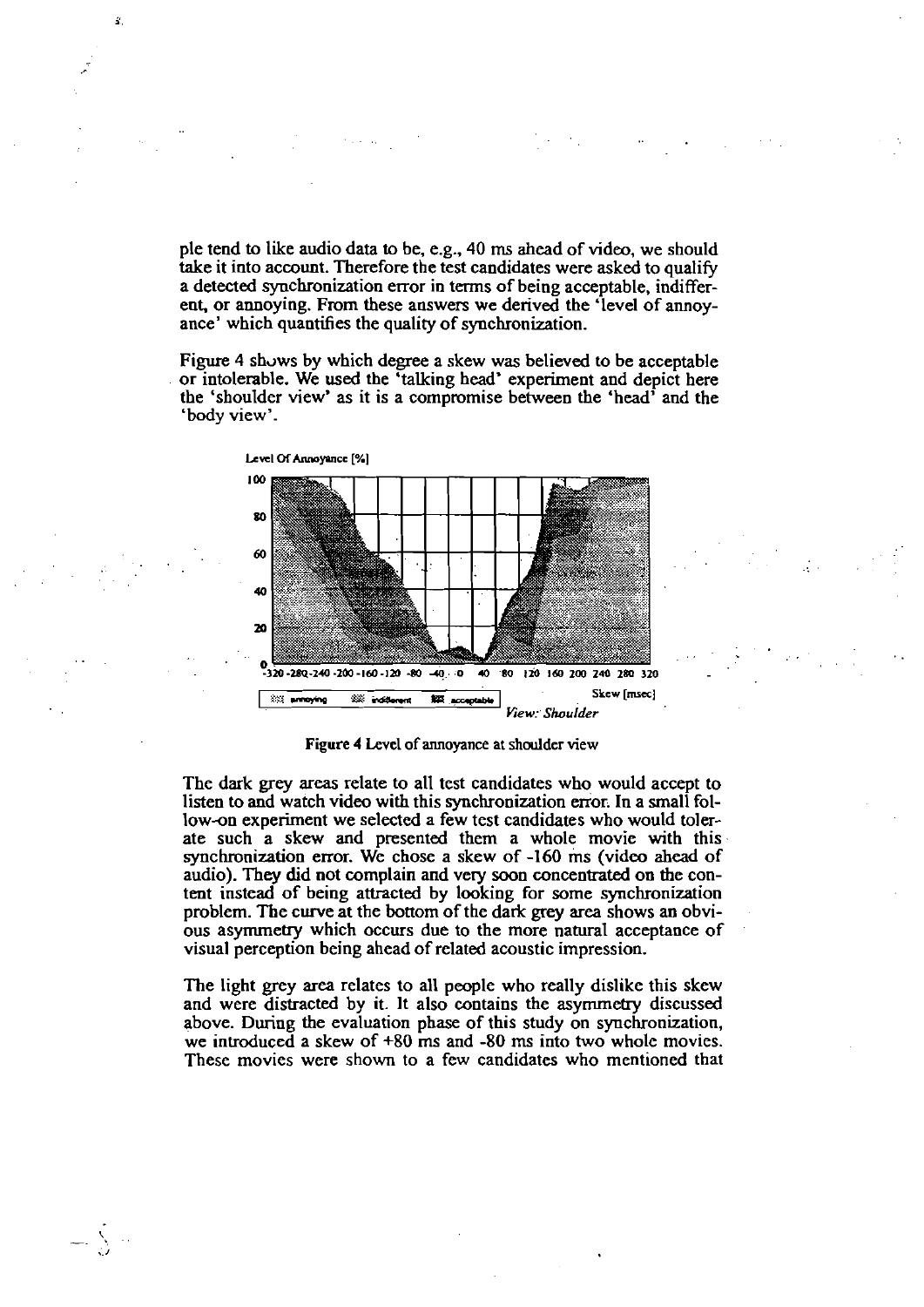such a skew is annoying. It turned out after a short discussion that, if we introduced this artificially (or if we cheated), they did not object at all. The same experiment with a skew of  $-240$  ms or  $+160$  ms would lead to a real distraction from the content and to a severe feeling of annoyance.

This evaluation of the level of annoyance provides a furth r argument for allowing the skew of lip synchronization to take values between -80 ms and +80 ms **as** mentioned in the former section.

#### **4 TEST STRATEGY**

For each person, the Iip synchronization test took approximately 45 minutes. The experiment was intentionally carried out with the same audio and video over and over again. This led to some concentration<br>problems during the whole test, which were alleviated by introducing **breaks**.

We always ran all tests related **to** one view in one session. Then, the second and the third view were shown in their sessions. The order of the sessions had no effect. Individual sarnples. each having a different skew, were shown randomly.

Initial experiments showed that a total length of about 30s with a small subsequent break is sufficient for getting the users impression. All experiments with longer video clips did not provide any additional or different results. With some test candidates, who were more experienced with video technology and synchronization issues. 5s turned out to be sufficient. Nevertheless we decided to use 30s for each sample.

The background of all scenes was static (i.e., not moving) and out of focus in order to keep the distraction to a minimum. We focussed on the detection of synchronization errors in the most challenging set-ups, this allowed the determination of skew values independently from the actual content of the video and audio data. In these experiments the viewer should never have been distracted by the background.

The same consideration, i.e. background vs. foreground. can be applied to the audio data. The voice of the speaker can be mixed with some background noise or music. In order to differentiate between foreground and background, the volume of the speaker should be at least twice the volume of the background audio. In contrast to the video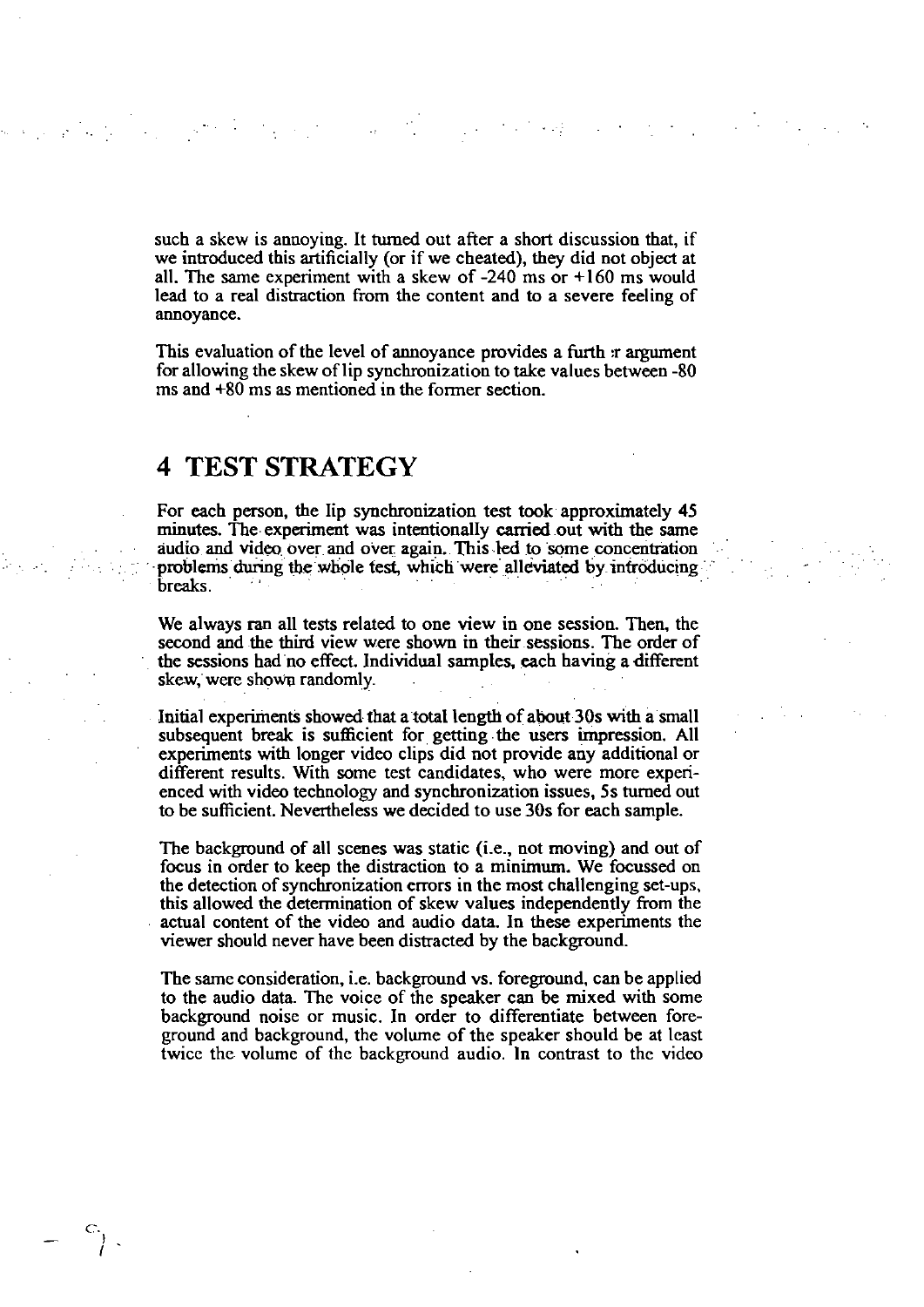analogy discussed in the previous paragraph, any background audio did not influence our results.

The group of people was selected according to an equal distribution of Sex and ages. To have a representative distribution we did not take into account habits (like the time spent for watching TV) and the social status or any othei charactenstics of the test candidates.

It would have been very interesting if - before presenting each sample the candidates were not aware of the fact that we were looking for synchronization issues. As soon as the test candidates noticed the first time a synchronization fault, they would not have been allowed **to** continue the experiment with further skews. This would have led to results for casual unexpenenced users. As a matter of fact. we started to run the experiment in this way with very few people. It tumed out that lip synchronization is not detected so easily leading to a broader range of the 'in sync' zone.

In order to provide results for building multimedia Systems for all types of users, we have to make the assumption that a user can also make frequent use of such a system and interact for a longer time with the application. Therefore. the results of users being aware of possible synchronization faults provide the correct basis.



**Figure 5** Correct detection of the perceived synchronization error

For the purpose of double checking, the candidates were asked to define exactly which type of synchronization error they noticed. It is easier just to detect that something is wrong than to precisely state if

ΛŨ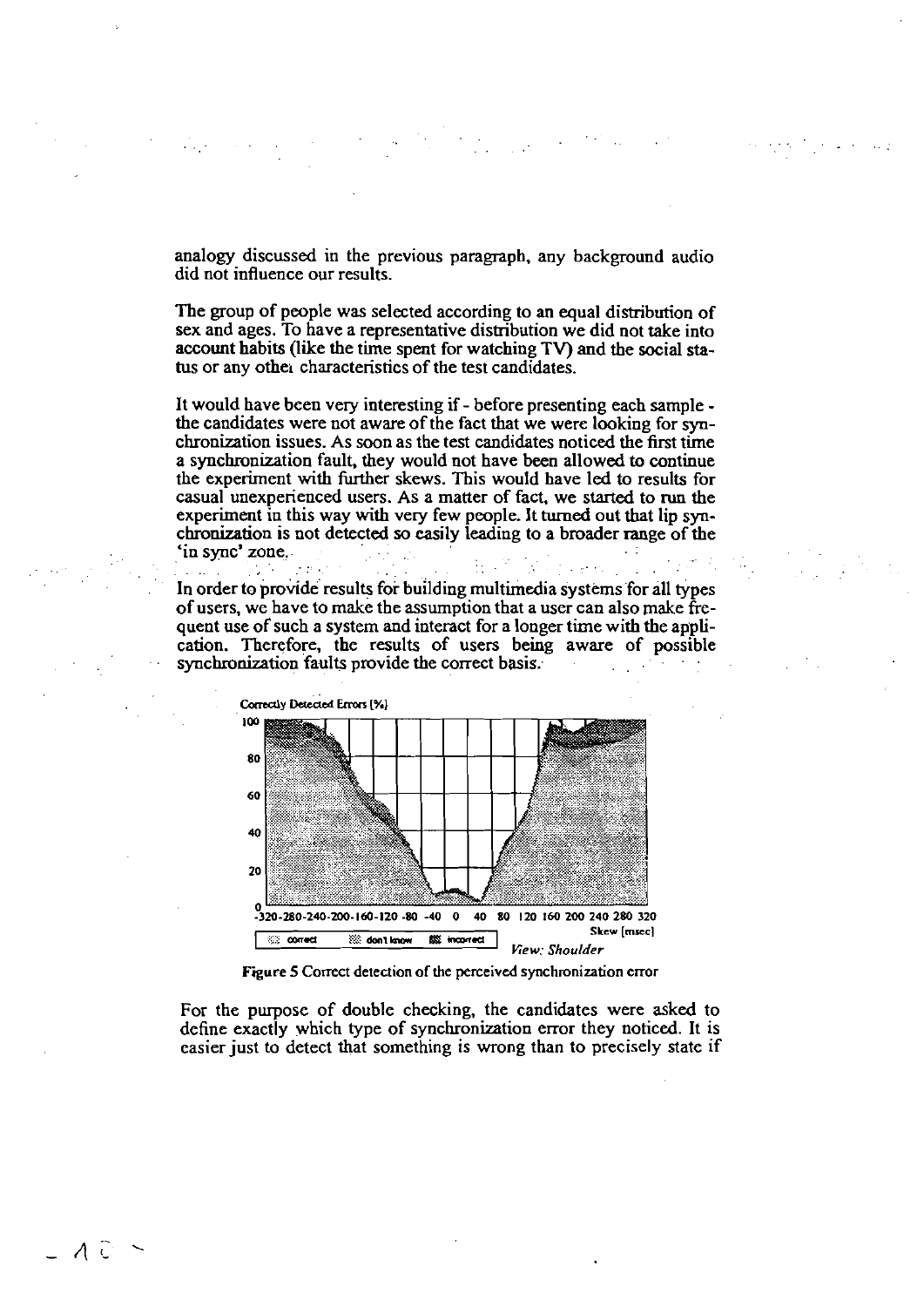audio is ahead of video or vice versa. Figure 5 summarizes the results of correct perception of the skew in the 'shoulder view' scenario.

**Near** the error-free syncbronization value (at 0 ms) it was difficult to determine the type of skew, as soon as the values ranged beyond -40 **ms** or +40 **ms** aimost everybody provided correct answers.

# **5 MEDIA DEPENDENCY OF SKEW**

Lip synchronization was investigated by us because of the contradictory results available from other sources. In the following. we will summarize other syncbronization results which we found provided less diverse statements. We do this to arrive at a more complete picture of synchronization requirements.

Since the beginnings of digital **audio** the ('affordable') **jiffer** and the jitter to be tolerated by dedicated hardware has been studied. In discussions with Damenberg, he provided us some references and the following explanations of these studies: In [17] the maximum allowable jitter in a sample penod for. at 16 bit quality audio is mentioned to be 200ps; this is explained as the error equivalence to the magnitude of the **LSB** (least significant bit) of a full-level maximum-fiequency 20KHz signal. In [18] some perception experiments recommend an allowable jitter in an audio sample period between 5 and 10 ns. Further perception experiments were carried out by [19] and [20], the maximum spacing of short clicks to obtain fusion into a single percept was mentioned to be 2ms (as cited by [21]).

In a computer-supported cooperative work (CSCW) environment, cameras and microphones are attached to the users' workstations. The audio and video data of one participant is simultaneously presented at the other remote workstation(s). e.g.. we assumed the issue of the discussion is a business report including data related to some graphics. All participants have a window with these graphics on theü desktop where a shared telepointer is used in the discussion. With the pointer, speakers point to individual elements of the graphics which-they are referring to while speaking simultaneously. This requües syncbronization of **audio und fhe remofe felepoinfer.** Using the sarne margins **as** in our lip syncbronization experiments. the 'in sync' area related to audio ahead of pointing is 750 ms and for pointing ahead of audio it is 500 ms [25]. In most of the daily occurring discussions using a telepointer

 $\mathbb{L} \times \mathbb{Z}^{(1)}$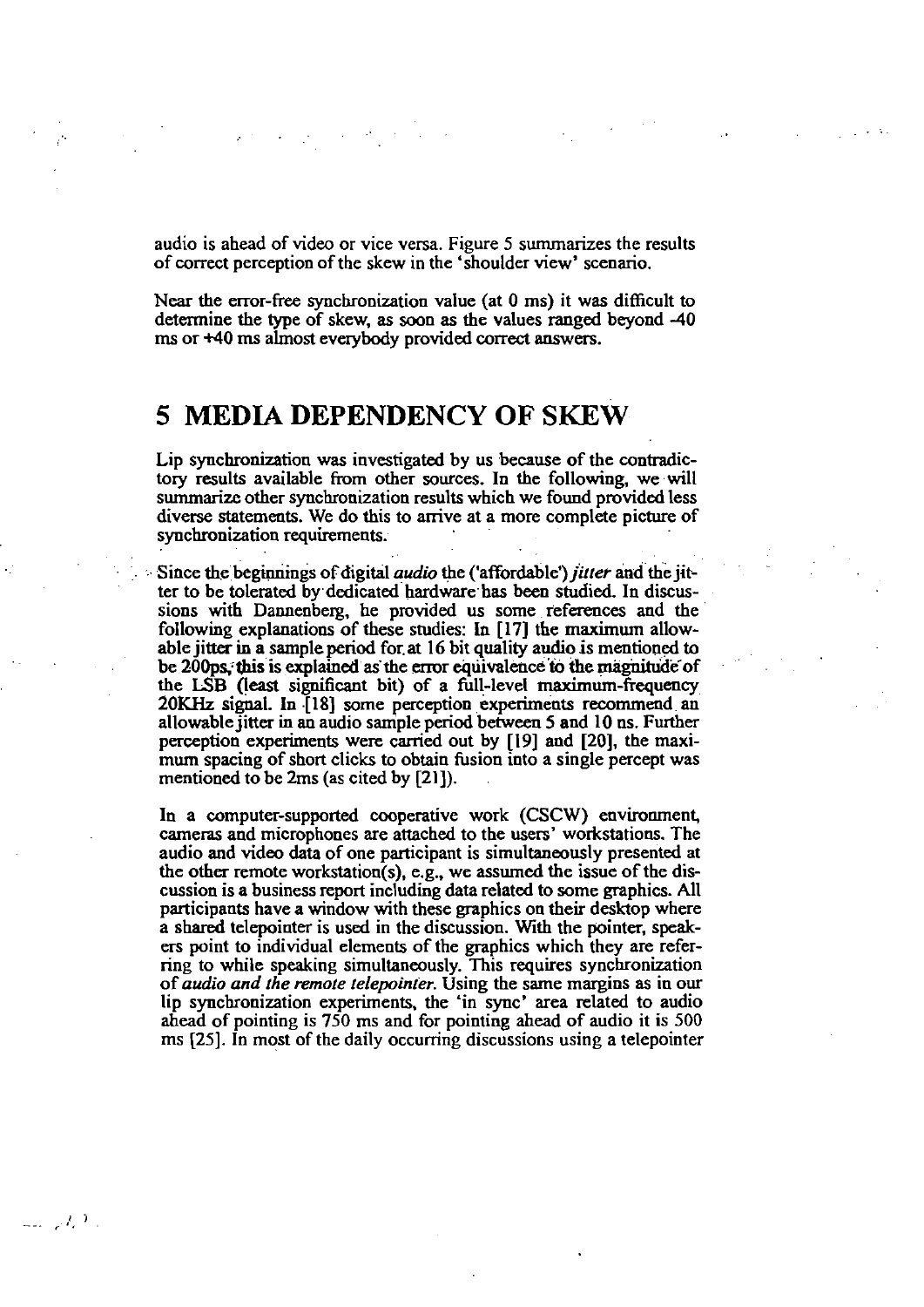these results can be relaxed. This Zone allows for a clear definition of the 'in sync' behavior regardless of the content.

The cornbination of *audio und animation* is usually not **as** stringent **as**  lip synchronization. A multimedia course on dancing, e.g., comprises the dancing steps **as** animation with the respective rnusic. By rnaking use of the interactive capabilities, individual sequences can be viewed and listened to over and over again. In this example the synchronization between rnusic and animation is parricularly important. Expenence shows that a skew of  $+/-$  80 ms fulfills all user demands even though some jitter may occur. Nevertheless. the rnost challenging issue is the correlation between a noisy event and its visual representation. e.g. a simulated crash of cars. Here we encounter the same constraints **as** for lip synchronization, +I- **80** ms.

*Two audio tracks* can be tightly or loosely coupled, the effect of related audio *streams* depends heavily on the content:

- A stereo signal usually contains information about the location of the sources of audio and is *tightly coupled*. The correct processing of this information by the human brain can only be accomplished if the phases of the acoustic signals are delivered correctly. This demands for a skew less than the distance between consecutive samples leading to the order of magnitude of  $20 \mu s$ . [22] reports that the perceptible phase shift between two audio channels is 17us. This is based on a headphone listening experiment Since a varying delay in one channel causes the sound's source location apparently to move. Dannenberg proposed to allow an audio sample skew between stereo channels within the boundaries of  $+/-$  11 $\mu$ s. This is derived from the observation that a one-sample offset at a sample rate of 44kHz can be heard.
- *Loosely coupled* audio channels **are** a speaker and. e.g., some background music. In such scenarios we experience an affordable skew of 500 ms. The most stringent loosely coupled configuration has been the playback of a dialogue where the audio **data**  of the participants onginate Frorn different sources. The expenenced acceptable skew was 120 **ms.**

The cornbination of *audio with images* **has** its initial application in slide shows. By intuition a skew of about Is arises which can be explained as follows **[15]:** Consider that it **takes** a second or so to advance a slide projector. People sometimes comment on the time it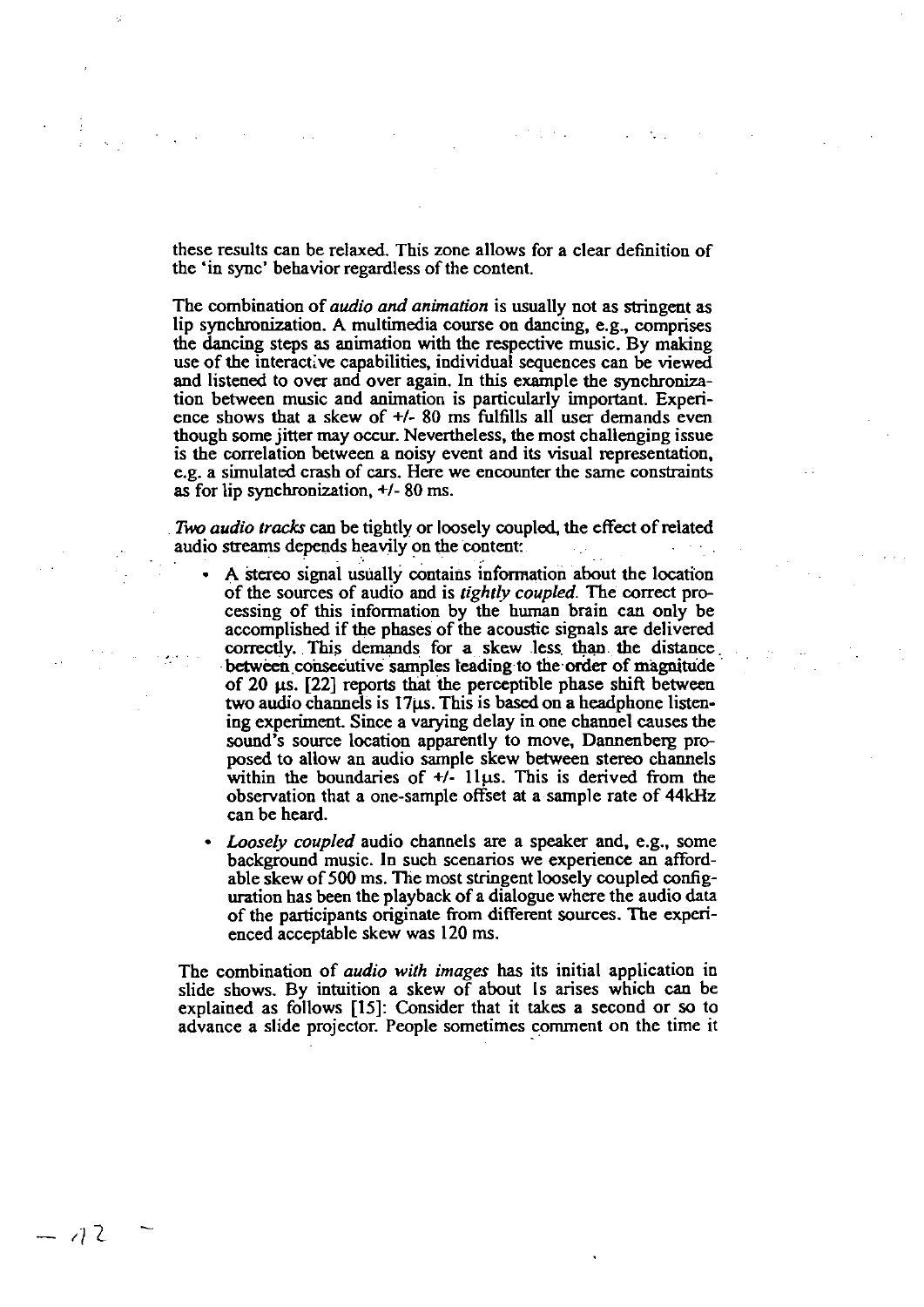takes to change transparencies on an overhead projector, but rarely worry about automatic slide projectors.

A more elaborated analysis leads to the time constraints equivalent to those of pointer synchronization. The affordable skew decreases as soon as we encounter *music* played in correlation with notes for, e.g., tutoring purposes.  $[15]$  points out that here an accuracy of 5  $r_{11}$  is required: Current practice in music synthesizers allows delays ranging up to 5 ms, but jitter is less than total delay. **A** 2 **ms** number refers to the synchronization between the onset times of two nominally simultaneous notes or the timing accuracy of notes in sequence, see also [23]  $[21] [24]$ .

The synchronized presentation of **audio with some text** is usually known as audio annotation in documents or, e.g., part of an acoustic encyclopedia. In an existing 'music dictionary', an antique instrument is described and is played simultaneously. An example for a stronger correlation is the playback of a historical speech of, e.g. J.F. Kennedy with simultaneous translation into German text. This text is displayed in a separate window and must relate closely to the actual acoustic signals. Karaoke Systems are another good example of necessary audio and text synchronization.

For this type of media synchronization the affordable skew can be derived **from** the duration of the pronunciation of short words which last approximately 500 **ms.** Therefore the experimentally verified skew of 240 ms is acceptable

The synchronization of **video und** *terl* or **video und image** occurs in two different fashions:

In the **overlav mode.** the text is often an additional descnption to the displayed moving image sequence. In a video of playing billiard, the image is used to denote the exact way of the ball afier the last stroke. The simultaneous presentation of the video and the overlaid image is irnportant for the correct human perception of this synchronized data. The sarne applies to a text which is displayed in conjunction with the related video images: Instead of having the subtitles always located at the bottom, it is possible to place text close to the respective topic of discussion. This would cause an additional editing effort at the production phase and may not be for the general use of all types of movies but. for tutoring purposes some short text near by the topic of discussion is very useful. In such overlay schernes, this text must he synchronized to the video in order to assure that it is placed at the

 $\cdot$  /  $\degree$  –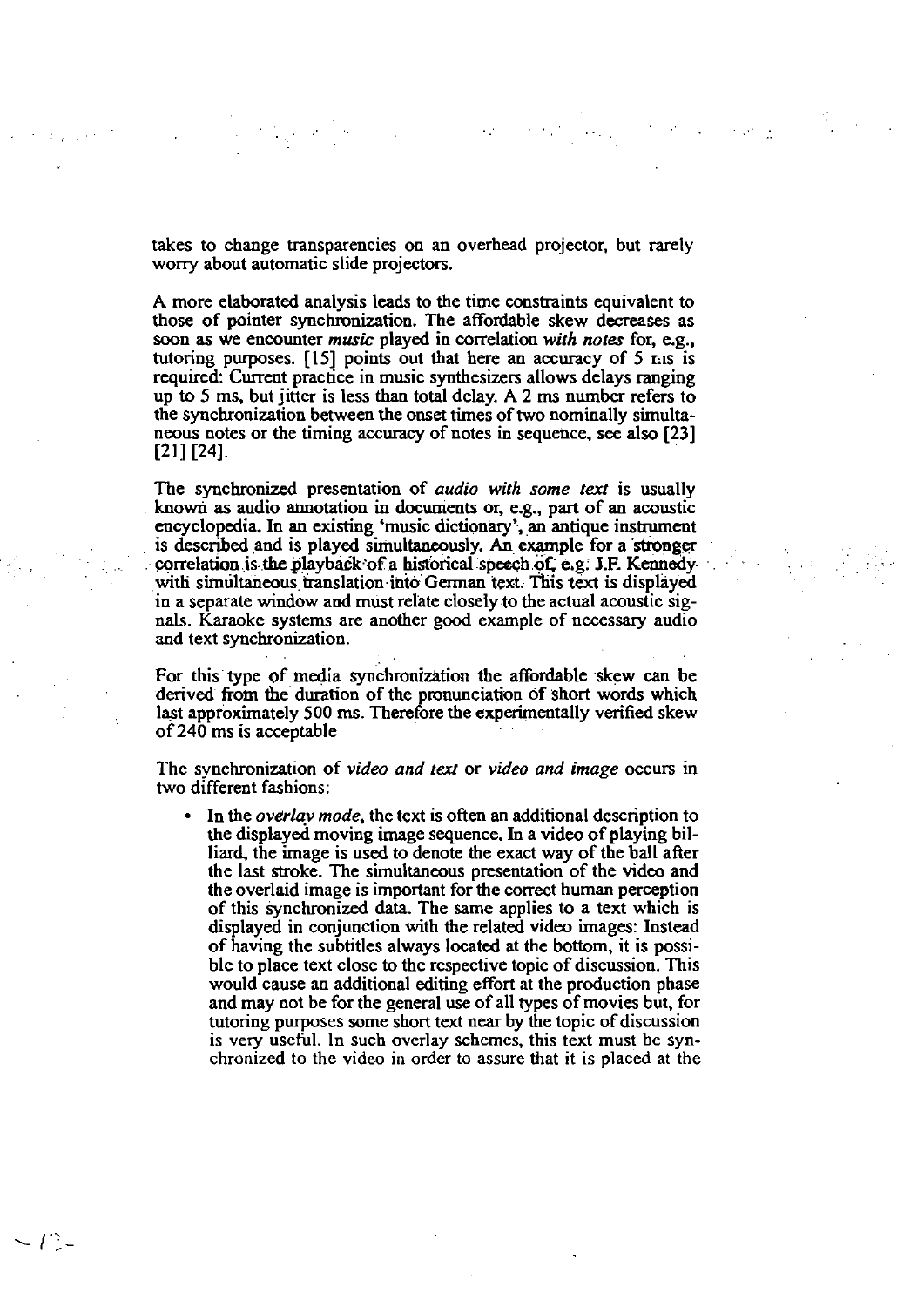correct position. The accurate skew value can be derived from the minimal required time. A single word should appear on the screen in order to be perceived by the viewer. 1 s is certainly such a limit. If the media producer wants to make use of the flash effect, then such a word should be on the screen for at least 500 ms. Therefore, regardless of the content of the video data we encounter 240 ms to be absolutely sufficient.

In the second mode no overlay occurs, skew is less serious. Imagine some architectural drawings of medieval houses being displayed in correlation with a video of these building: While the video is showing today's appearance, the image presents the floor plan in a separate window. The human perception of even simple images requires at least 1 s, we can verify this value with an experiment with slides: the successive projector of non-correlated images requires about 1 s, as the interval between the display of a slide and the next one in order to catch some of the essential visual information of the slide. A synchronization with a skew of 500 ms (half of this mentioned 1 s value) between the video and the image or the video and text is sufficient for this type of application.

Sometimes video is combined with animation as there may be a film where some actors become animated pictures. But, for the following short reasoning of synchronization between video and animation let us go back to the example of a video showing the stroke of a billiard ball and the image of the actual 'route' of this ball. Instead of the static image, the track of the ball can be followed by an animation which displays this route at the time the ball is moving on the table. In this example any 'out of sync' effect is immediately visible. In order for humans to be able to watch the ball with the perception of a moving picture, this ball must be visible in several consecutive adjacent video frames at a slightly different position: a good result can be achieved, if in every 3 subsequent video frames, the ball moves by the distance of it's diameter. Less frames will result in the problem of visibility of what occurs, e.g., in tennis, and it may lead to difficulties with the notion of continuity. Derived from this number of 3 subsequent frames, we allow the equivalent skew of 120 ms to occur. This is very tight synchronization. and we have not found any practical requirement which cannot be handled with this value of the affordable skew.

Multimedia systems also incorporate the real-time processing of con*trol data* and the presentation of this data using various media. A tight timing requirement occurs if the person has to react to this displayed

- アトー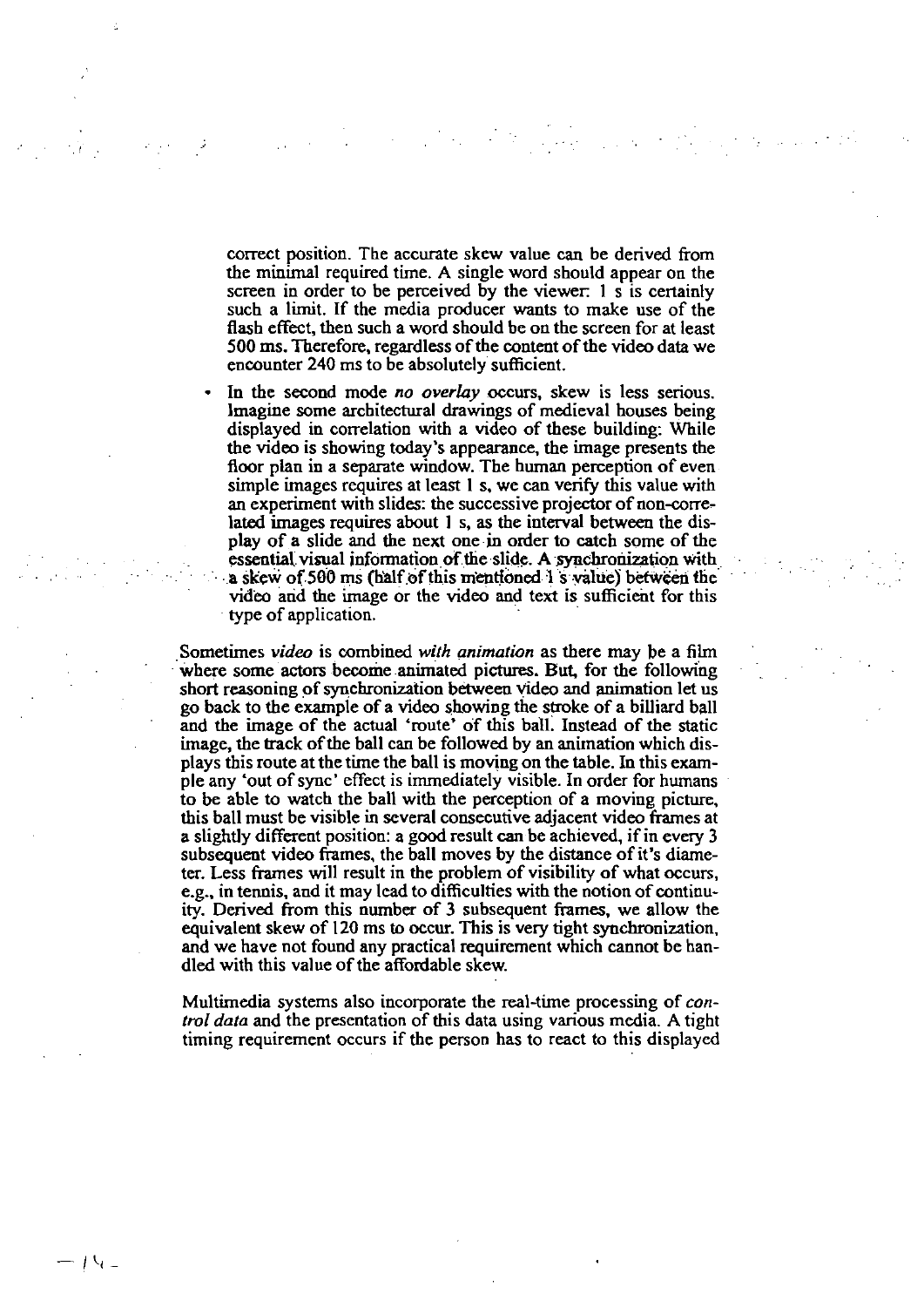data. No overall timing dernand can be stated as these issues highly depend on the application itself.

# *6* **QUALITY OF SERVICE**

 $\rightarrow$ 

The control of synchronization in distributed multimedia systems requires a knowledge of the temporal relationship between rnedia streams. The result of this study is of service to this management component. Synchronization requirements can be expressed by a quality of  $s$ ervice ( $\overline{Q}$ oS) definition. This  $Q$ oS parameter defines the acceptable skew within the involved data streams, it defines the affordable synchronization boundaries. The notion of QoS is well established in wmmunication systems; in the context of multimedia, it also applies to local systems. If the video data is **to** be presented sirnultaneously to some audio and both are stored as different files or as different entries in **a** btabase,. lip synchronizatioa acwrding **to** the above rnentioned results has to be taken into account.

In this context we want to introduce the notion of *presentation* and *pro*duction level synchronization:

Pmduciion level synchmnizafion refers **to** the QoS to be guaranteed prior to the presentation of the data at the user interface. It typically involves the recording of synchronized data for a subsequent playback. The stored data should be captured and recorded with no skew at all, i.e. totally "in sync". This is of particular interest if the file is stored in an interleaved format applying multiplexing techniques. Imagine a participant of an audio-video conference who additionally records this audiovisual data to be played back later for a rernote spectator. At the conference participant's site, the actual incorning audiovisual data is 'in sync' according to the defined lip synchronization boundaries. Let the data arrive with a skew of  $+80$  ms and let audio and video LDUs be transmitted as a single multiplexed stream over the Same transport connection. It is displayed to the user and directly stored on the harddisk (still having this skew). Later on, this data is presented simultaneously at a local workstation and to the remote spectator. For a correct data to be deliverable, the QoS should be specified as being between -160 ms and 0 ms. At the remote viewer's station - without this additional knowledge of the actual skew - it rnight turn out that by applying these boundaries twice. data is not 'in sync'. In general, any syn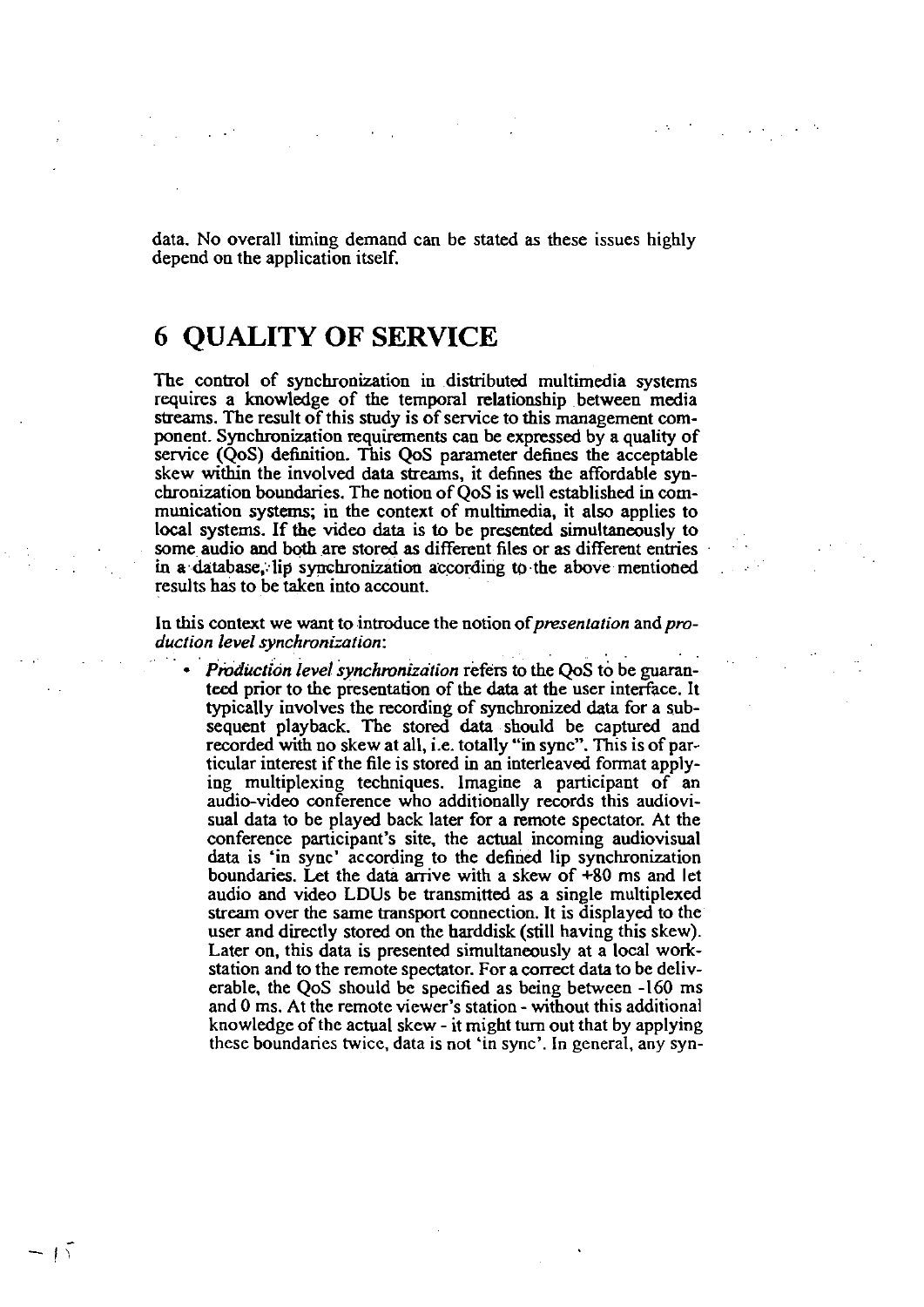chronized data which will be further processed should be synchronized according to a production level quality, i.e. with no skew at alt.

The whole set of experiments discussed in this report identifies  $\bullet$ *presenlalion level synclimnization,* it focuses on the human perception of synchronization and defines whatever is reasonable at the user interface. As shown in the above paragraph, by recording the actual skew **as** part of the control infonnation, the required QoS for synchronization can be easily computed. Therefore. in advanced Systems, data may also be recorded 'out of sync' leading to an 'in sync' presentation.

| Media |           | Mode, Application                                            | QoS                                  |
|-------|-----------|--------------------------------------------------------------|--------------------------------------|
| video | animation | correlated                                                   | $+/- 120$ ms                         |
|       | audio     | lip synchronization                                          | $+/- 80$ ms                          |
|       | image     | overlay                                                      | $+/- 240$ ms                         |
|       |           | non overlay                                                  | $+/-500$ ms                          |
|       | text<br>Ψ | overlay                                                      | $+/- 240$ ms                         |
|       |           | non overlay                                                  | $+/-500$ ms                          |
| audio | animation | event correlation (e.g. dancing)                             | $+/-$ 80 ms                          |
|       | audio     | tightly coupled (stereo)                                     | x -11 +/-                            |
|       |           | loosely coupled (dialogue mode with<br>various participants) | $+/- 120$ ms                         |
|       |           | loosely coupled (e.g. background<br>music)                   | $+/-$ 500 ms                         |
|       | image     | tightly coupled (e.g. music with notes)                      | $+/- 5$ ms                           |
|       |           | loosely coupled (e.g. slide show)                            | $+/- 500$ ms                         |
|       | text      | text annotation                                              | $+/- 240$ ms                         |
|       | pointer   | audio relates to showed item                                 | $-500$ ms,<br>$+750$ ms <sup>2</sup> |

Table 1 Quality of Service for synchronization purposes

a. pointer ahead of audio for 500 ms, pointer behind audio for 750 ms[25]

¥,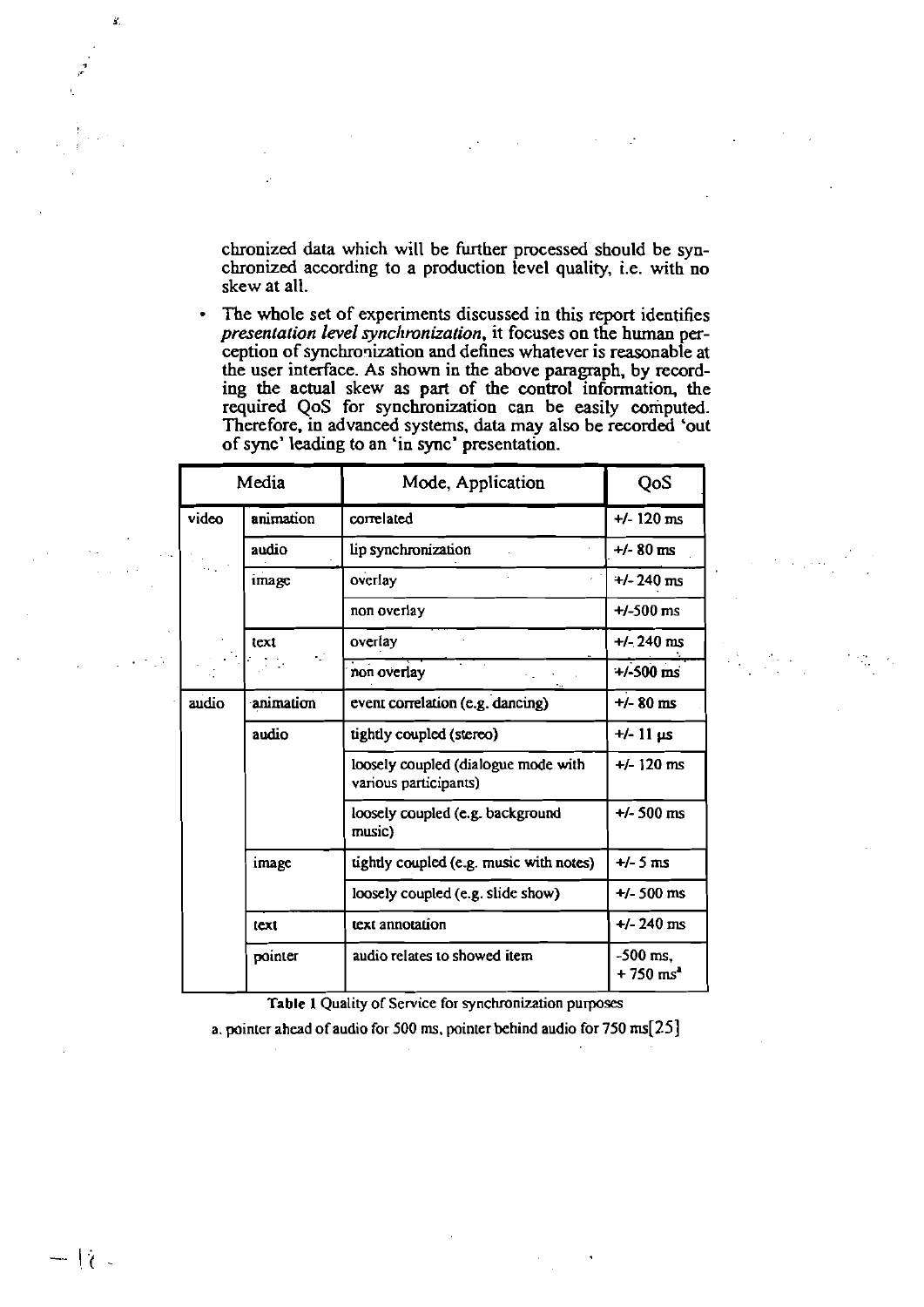The required QoS for synchronization is expressed as the allowed skew. The QoS values shown in Table 1 relate to presentation level synchronization. Most of them result from exhaustive experiments and experiences, others are derived from the literature as referenced in the paper. To our understanding, they serve as a general guideline for **any**  QoS specification. During the lip synchronization experiment we leamed that there **are** maay factors such as the distance of a speaker which to some extend influence these result. We understand that this whole set of OoS parameters as first order result to serve as a general guidance. These values may be relaxed using the howledge on the actual content.

### **7 OUTLOOK**

コマー

Synchronization QoS parameters allow the builders of distributed multunedia and communicatiou systems to make use of the affordable tolerances. In our Heidelberg mültimedia system. the HeiRAT component **[26]** is in charge of the resource management. HeiRAT accepts QoS requests from the applications and serves for this QoS demands as interface to the whole distributed system. It makes use of the flow specification of the ST-I1 rnultimedia internetwork protocol **to** negotiate them among the whole **set** of involved system components **[27].** It provides a QoS calculation by optimizing one QoS Parameter dependent on the resource characteristics. Subsequently resources are reserved according **to** the QoS guarantees. At the actual data transfer pbase, resources are scheduled according to the provided guarantees.

Synchronization is a crucial issue of multimedia systems. In local systems it is often easy to provide because there are sufficient resources or it is a single User configuration. In networked systems we encounter a plethora of concurrent processes making use of the same scarce resources. A skew between media easily arises.

This paper provides a set of quality of service values for synchronization. It is a feather in our cap to reach results for wide range of media synchronization with extensive user interface experiments. As the next step, we currently run experiments related to the affordable jitter in continuous media presentations. The enforcement of which remains to be a different item which already bas been addressed by several systems. The presentation of audio and video, according to some logical time systcm is one of the possible solutions.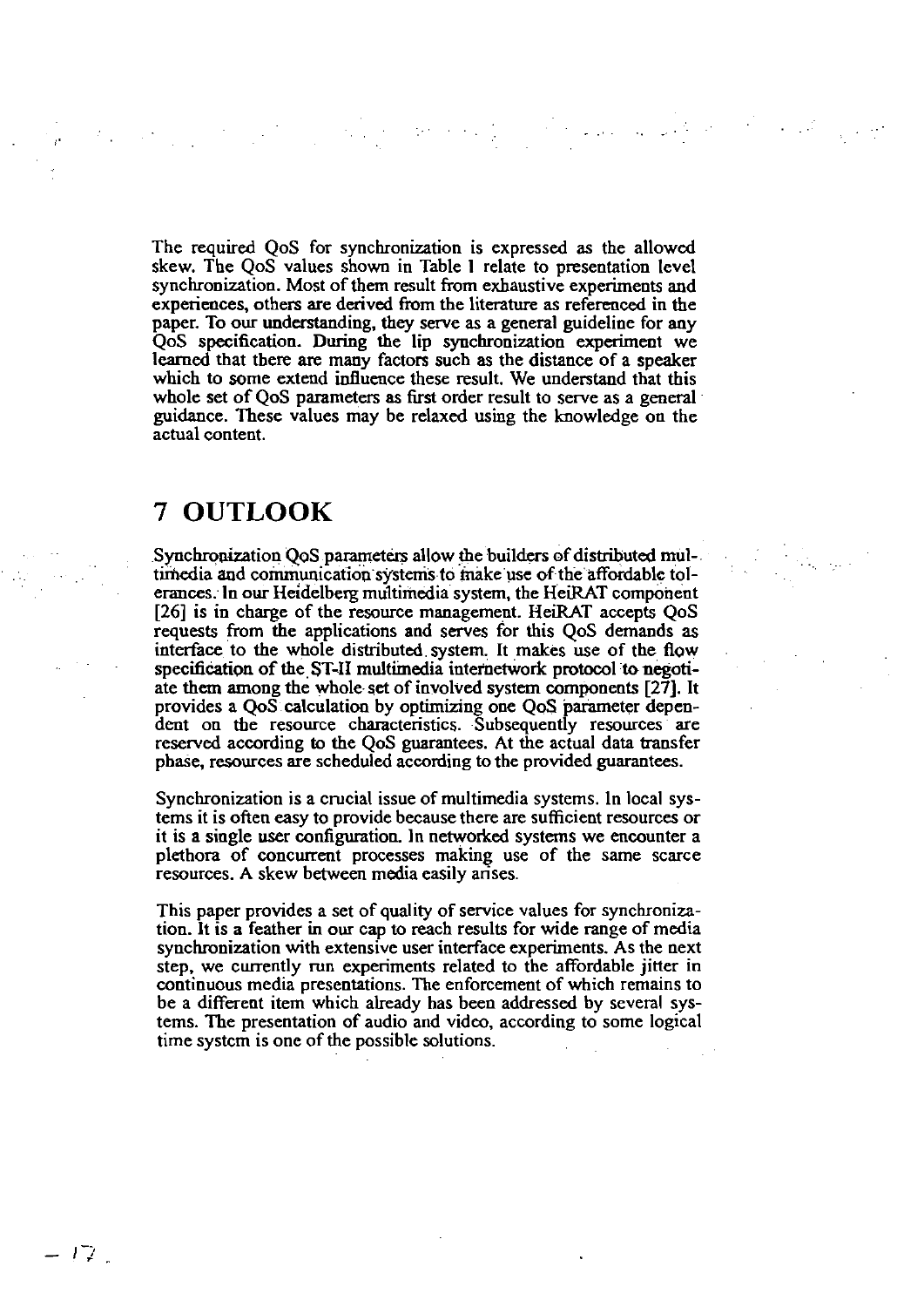# **ACKNOWLEDGMENTS**

First of all I would like to acknowledge the enthusiastic work done by Clemens Engler: We spent hours and nights of controversial discussions on the expected results, the influencing factors and the design of the experiments. Clemens Engler also carried out most of the experimental work. Wieland Holfeider helped in producing the basic video material, and we like to acknowledge the patience and accuracy of all our test candidates. Roger Dannenberg, CMU Pittsburgh, provided many valuable hints concerning jitter of audio samples and synchronization related to music. Ralf Guido Herrtwich substantially commented the final version of the paper. Thank you.

#### **REFERENCES**  $\mathcal{F}^{\mathcal{G}}_{\mathcal{G}}(x)$  and  $\mathcal{F}^{\mathcal{G}}_{\mathcal{G}}(x)$  and

- $\label{eq:2.1} \frac{1}{\sqrt{2}}\left(\frac{1}{\sqrt{2}}\right)^{2} \left(\frac{1}{\sqrt{2}}\right)^{2} \left(\frac{1}{\sqrt{2}}\right)^{2}$ [1] Ralf Steinmetz, Ralf Guido Herrtwich: Integrated Distributed Multimedia-Systems, Informatik Spektrum, Springer Verlag, vol.14, no.5, October 1991, pp.280-282.
- [2] Ralf Steinmetz, Multimedia-Technology: Fundamentals (in German: "Multimedia Technologie: Einführung und Grundlagen"). Springer-Verlag, September 1993.
- David P. Anderson, George Homsy: Synchronization Policies  $[3]$ and Mechanisms in a Continuous Media I/O Server, International Computer Science Institute, Technical Report no. 91-003, Berkeley, 1991.
- $[4]$ Gerold Blakowski, Jens Huebel, Ulrike Langrehr, Max Muhlhaeuser. Tools Support for the Synchronization and Presentation of Distributed Multimedia, computer communications, vol. 15, no. 10. December 1992.
- $[5]$ L.Li, A. Karmouch, N.D. Georganas, Synchonization in Real Time Multimedia Data Delivery, IEEE ICC'92, Chicago, USA, June 1992. pp. 322.1.
- $[6]$ L.Li, L. Lamont, A. Karmouch, N.D. Georganas: A Distributed Synchronization Control Scheme in A Group-oriented Conferencing Systems, Proceedings of the second international conference, Broadband Islands, Athens, Greece, June 15-16, 1993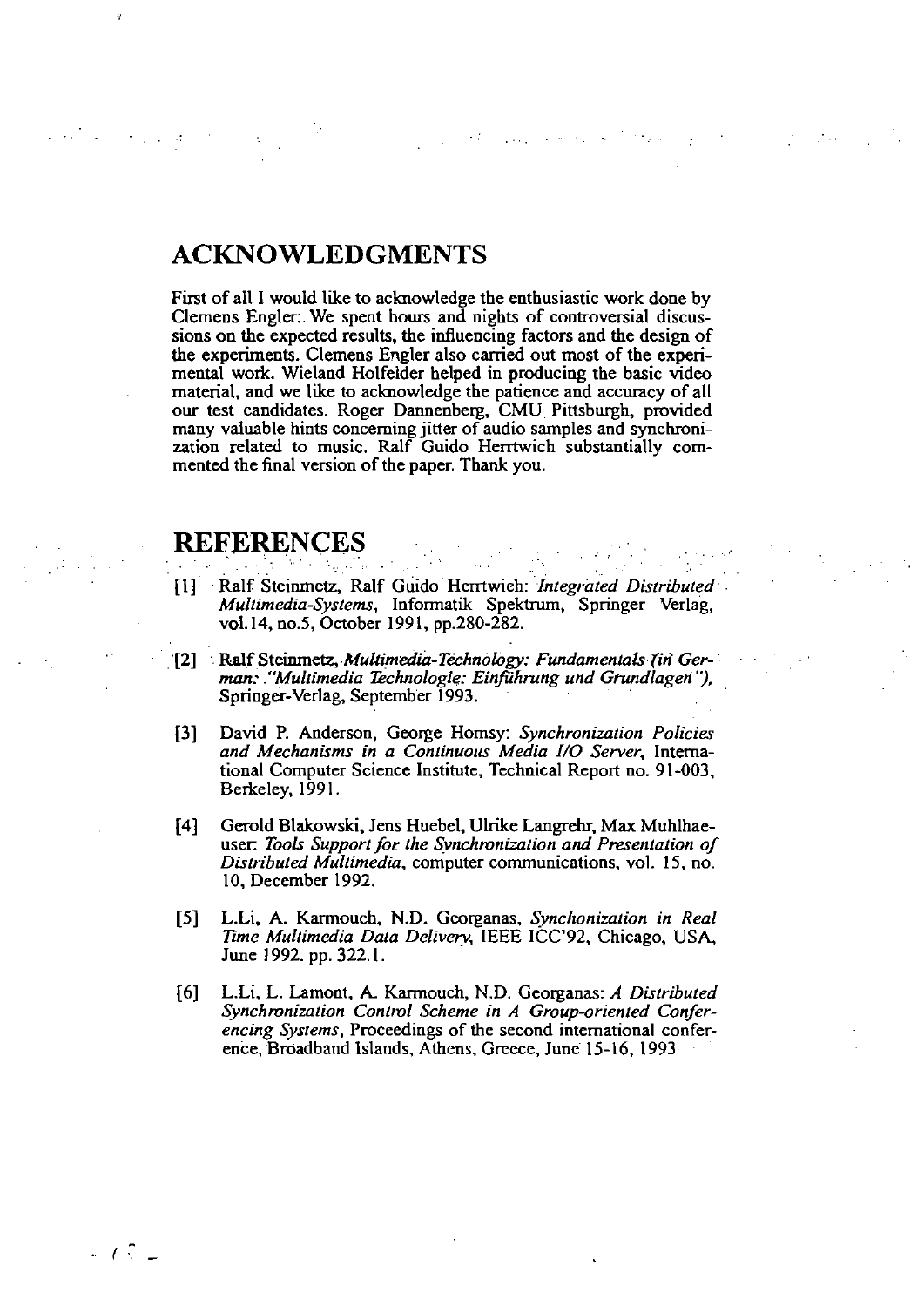- $[7]$ Doug Shepherd, Michael Salmony: Extending OSI to Support Synchronisation Required by Multimedia Applications, Computer Communications, vol.13, no.7, September 1990, pp.  $399 - 406.$
- $\sqrt{8}$ Ralf Steinmetz: Multimedia Synchronization Techniques: Experiences Based on Different System Structures, IEEE Multimedia Workshop '92, Monterey, April 1992.
- $[9]$ Thomas D.C. Little, Arif Ghafoor: Network Considerations for Distributed Multimedia Objects Composition and Communication, IEEE Network Magazine, vol. 4 no. 6, November 1990, pp.  $32-49.$
- [10] Thomas D.C. Little, A. Ghafoor: Synchronization and Storage Models for Multimedia Objects, IEEE Journal on Selected Areas in Communication, vol. 8, no. 3, Apr. 1990, pp. 413-427.
- [11] Cosmos Nicolaou: An Architecture for Real-Time Multimedia Communication Systems, IEEE Journal on Selected Areas in Communication, vol. 8, no. 3, April 1990, pp. 391-400.
- [12] Kaliappa Ravindran: Real-time Synchronization of Multimedia Datastreams in High Speed Packet switching Networks, in Workshop on Multimedia Information Systems (MMIS '92), IEEE Communications Society, Tempe, AZ, February 1992.
- [13] Ralf Steinmetz: Synchronization Properties in Multimedia Systems, IEEE Journal on Selected Areas in Communication, vol. 8, no. 3, April 1990, pp. 401-412.
- [14] Alan Murphy: Lip Synchronization, personal communication on a concerning set of experiments, 1990.
- [15] Roger Dannenberg: Personal communication on sound effects and video synchronization and on music play back and visualization of the corresponding strokes, 1993.
- [16] Harald Rau, personal communication, 1993.

- 17-

[17] Barry Blesser: Digitization of Audio: A Comprehensive Examination of Theory, Implementation, and Current Practice, Journal of the Audio Engineering Society, JAES 26(10), October 1978, pp. 739-771.